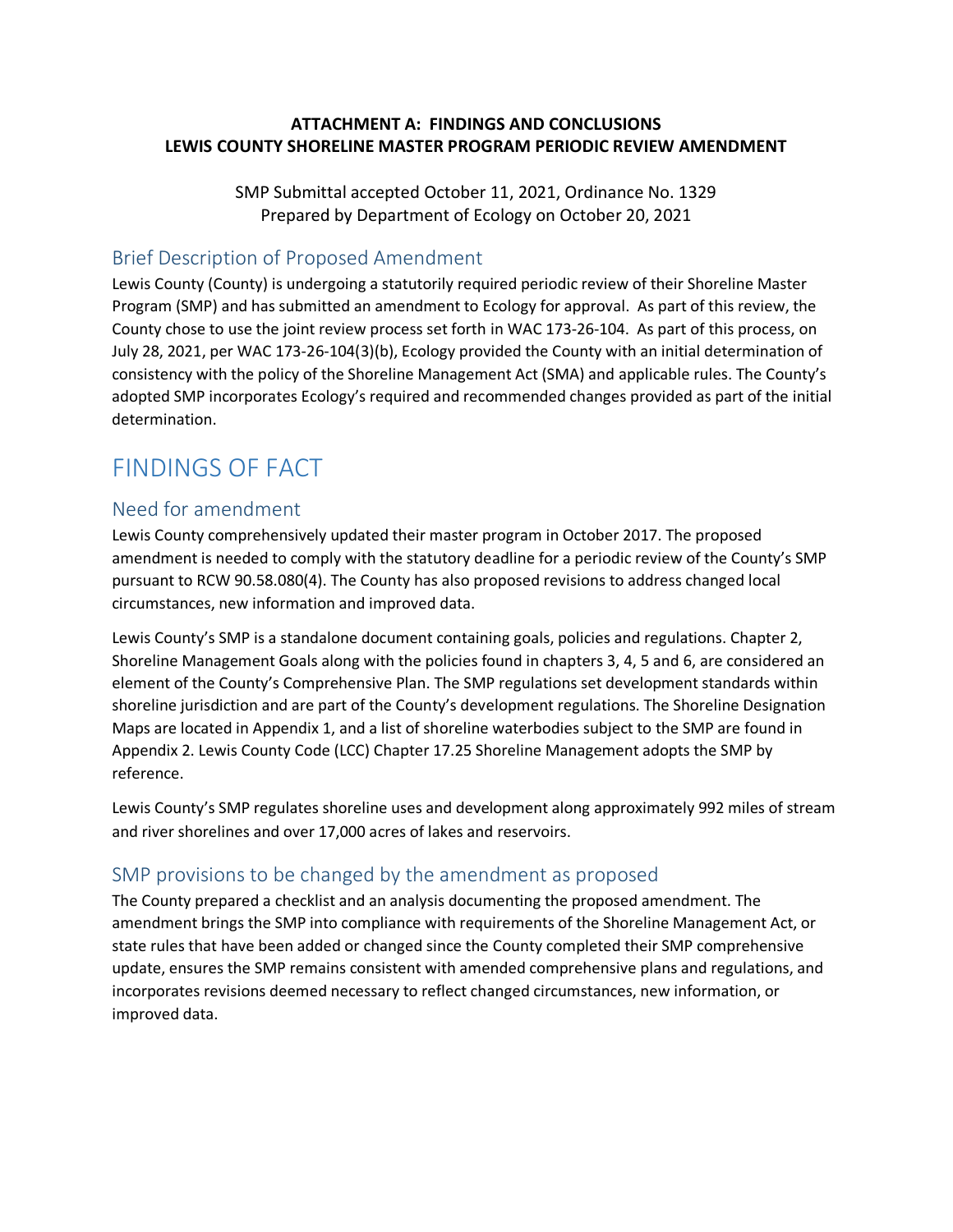In addition to general edits to correct and update syntax, formatting and citation corrections, and replacement of all references to LCC 17.35 and LCC 17.35A with the County's new critical areas ordinance in LCC 17.38<sup>1</sup>, the following amendments to the SMP are proposed:

### *Section 1 Introduction*

1.06.02.B.6 A correction to the waterbody name replacing "Mossyrock Reservoir" with "Riffe Lake".

1.12 An update to the date of the SMP adoption is proposed.

### *Section 4. General Policies and Regulations*

4.04.02 A. Critical Areas Ordinance Adopted and Modified.

- An update to the date of the adopted CAO is proposed. [A.2]
- A new provision is added to clarify the County's Flood Damage Prevention regulations, found in LCC 15.35, apply within shoreline jurisdiction but are not incorporated as specific regulations of the SMP. [A.3]
- Changes are made throughout regulation A.5 resulting from the update of the County's CAO, removing outdated language and adding new provisions specific to the new code clarifying which provisions apply and how the CAO is implemented in shoreline jurisdiction. [A.5.a – 5.l]

4.04.02 B. Shoreline Buffers

- A new provision is added clarifying the required aquatic habitat area buffer for lakes is equivalent to the shoreline buffers established in Table 4-1. [B.1]
- Minor edits are made in the table for clarity. [Table 4-1]

4.04.02 C. Buffer Width Reduction Options

• A cross-reference LCC 17.38.280 is added for wetland buffer reduction provisions. [C.2]

### *Section 5. Specific Shoreline Use Policies & Regulations*

5.03 Allowed Shoreline Uses

• A revision allows for bridges as a permitted use in the High Intensity, Shoreline Residential and Conservancy designations rather than as a Conditional Use. [Table 5-1]

• The term 'home occupations' is revised to 'home-based businesses'. [Table 5-1, Note 13] 5.05 Agriculture.

- 5.05.01 Policies. A policy directing development of Voluntary Stewardship Programs is deleted<sup>[2](#page-1-1)</sup>. [5.05.01 D]
- 5.05.02 Regulations. A new chart illustrating the application of the SMP to agricultural activities replaces the previous chart. [5.05.02 A].
- A new provision is added establishing the date of existing agricultural activity. [5.05.02 A.2] 5.09 Forest Practices
	- Language is added in the introduction clarifying timber cutting is not development, and that activities other than timber cutting may be development and require a Substantial Development Permit. [A.1.a, A.1.c]

5.14 Residential Development

• An edit is made to clarify that a primary residential use must be established prior to any appurtenant structures. [5.14.02 E]

*Section 7. Shoreline Administration*

7.02.02 Provisions Applicable to All Shoreline Permits. A provision is added setting forth those developments or actions which do not require shoreline permits or other local review under the

<span id="page-1-0"></span><sup>&</sup>lt;sup>1</sup> In 2018, Lewis County repealed two separate sets of critical area regulations found in LCC 17.35 and LCC 17.35A and adopted LCC 17.38 Critical Areas.

<span id="page-1-1"></span> $2$  The County has met this goal and is actively implementing their VSP.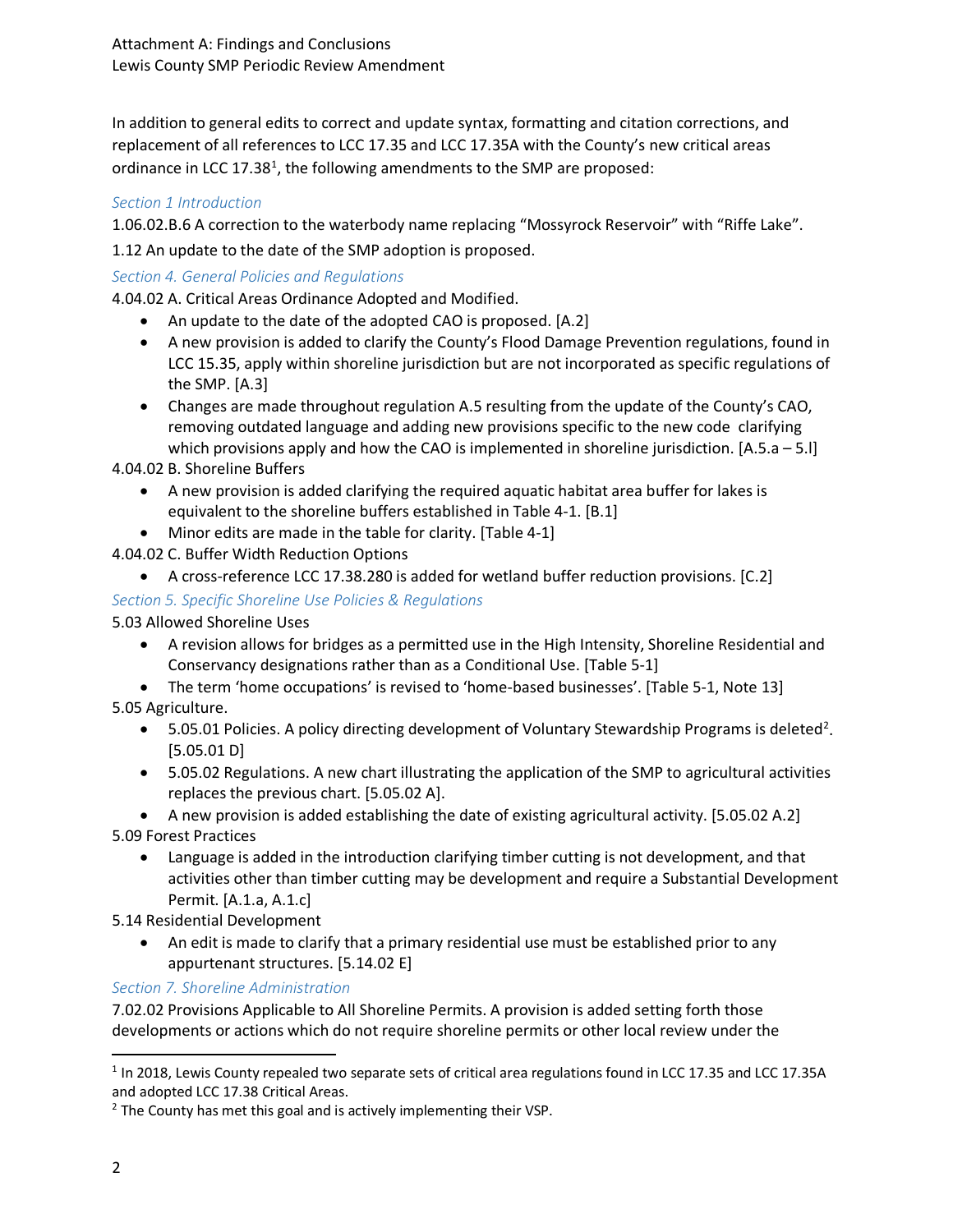Shoreline Management Act including remedial actions, boatyard improvements, WSDOT facility maintenance and safety improvements, projects under an environmental excellence program agreement, and projects authorized through the Energy Facility Site Evaluation Council. [B]

#### *Section 8. Definitions*

Definitions for the following terms are added: existing agriculture, high intensity agriculture uses, low intensity agriculture uses.

Definitions for the following terms are revised: development, residential development, substantial development.

#### *Appendix 2: Critical Areas Regulations*

The Critical Areas regulations are deleted from Appendix 2 and the SMP adopts the County's Chapter 17.38, Critical Areas by reference in SMP Section 4.04.02.A.2. Appendix 2 now lists Specific Waterbodies Subject to the SMP.

*Appendix 3: Specific Waterbodies Subject to the SMP*

The entirety of this appendix is relocated to Appendix 2.

### *Critical Area Regulations, Chapter 17.38 LCC*

17.38.020 Applicability. A revision is made to clarify that critical areas within jurisdiction of the Shoreline Management Act shall be consistent with the policies and regulations of Lewis County Code(LCC) Chapter 17.25.

17.38.270 Required Wetland Buffers. The habitat function point ranges for low and moderate level function are revised consistent with Ecology's 2018 adjustment to the wetland ratings system. The range for low habitat function is revised from 3-4 points to 3-5 and the range for moderate function is revised from 5-7 to 6-7 points. [Table 17.38-3]

17.38.280 Buffer Width Reduction. Two revisions are made consistent with Ecology's adjustment to the habitat point range for low and moderate level function, replacing 'five' with 'six'. [(1)(a), (1)(b)]

#### *Related Amendments:*

Chapter 17.25 LCC Shoreline Management.

• 17.25.030 Administration – Adoption by reference. The adoption date of the SMP is updated to reflect the periodic review amendment.

Chapter 15.35 LCC Flood Damage Prevention.

• 15.35.150 Shoreline permits or exemptions. Revisions require a shoreline permit or exemption in addition to a floodplain development permit.

### Amendment History, Review Process

The County prepared a public participation program in accordance with WAC 173-26-090(3)(a) to inform, involve and encourage participation of interested persons and private entities, tribes, and applicable agencies having interests and responsibilities relating to shorelines. An important element of the public participation plan is the County's SMP Periodic Review project [website](https://lewiscountywa.gov/departments/community-development/track-planning-projects/shoreline-master-program-periodic-review/)<sup>[3](#page-2-0)</sup>. Due to the Covid-19 pandemic, in-person meetings were not possible. In lieu of a public open house, the County produced an informational video about the scope of the periodic review and provided information on how interested parties could participate. This video was posted on the County webpage. Public meetings before the

<span id="page-2-0"></span> <sup>3</sup> [https://lewiscountywa.gov/departments/community-development/track-planning-projects/shoreline-master](https://lewiscountywa.gov/departments/community-development/track-planning-projects/shoreline-master-program-periodic-review/)[program-periodic-review/](https://lewiscountywa.gov/departments/community-development/track-planning-projects/shoreline-master-program-periodic-review/)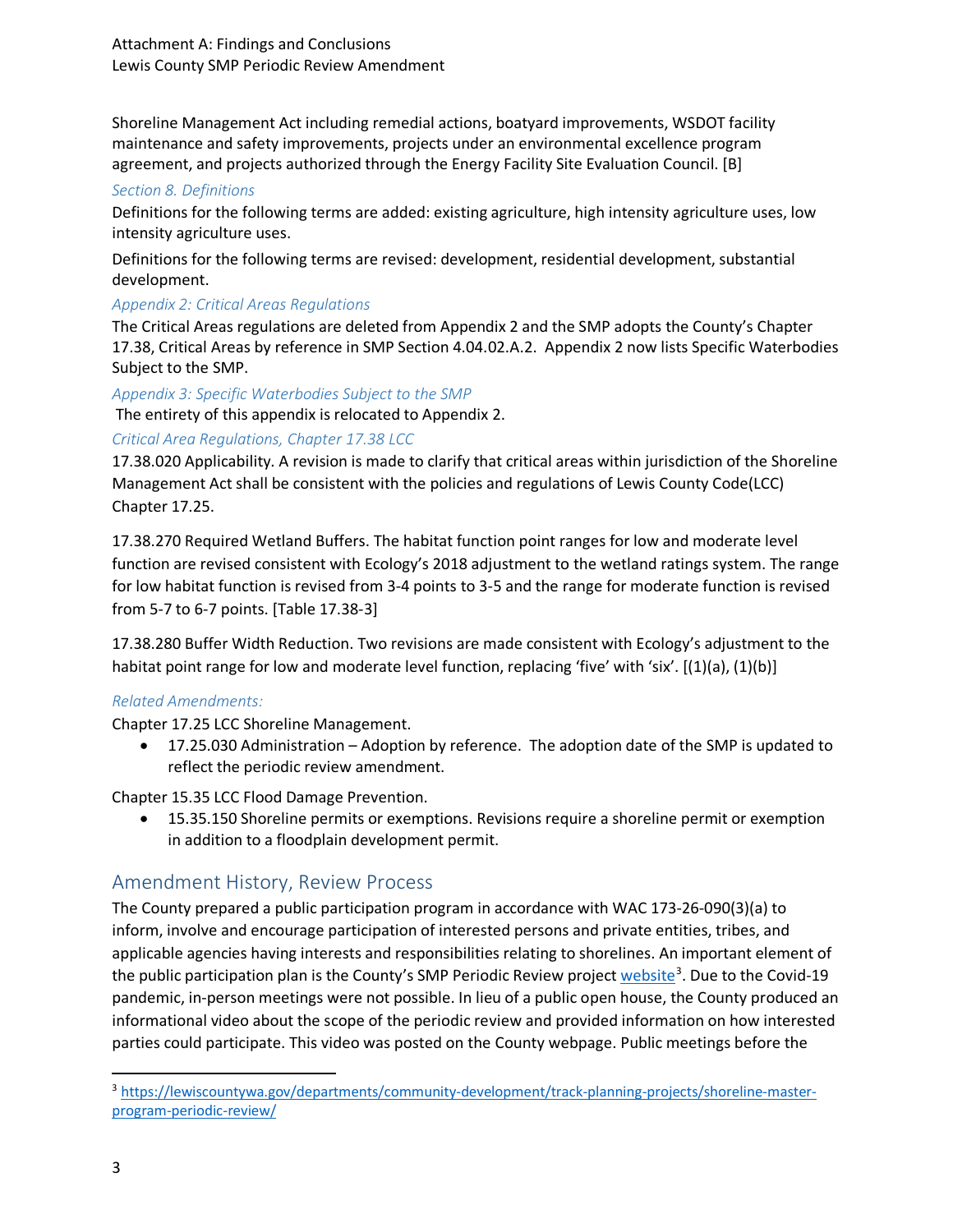Planning Commission were held in a virtual format using Zoom and occurred on January 26, 2021, February 9, 2021 and May 11, 2021.

The County used Ecology's Periodic Review checklist of legislative and rule amendments to review amendments to chapter 90.58 RCW and department guidelines, that have occurred since the master program was last amended, and determine if local amendments were needed to maintain compliance in accordance with WAC 173-26-090(3)(b)(i). The County also reviewed changes to the comprehensive plan and development regulations to determine if the shoreline master program policies and regulations remain consistent with them in accordance with WAC 173-26-090(3)(b)(ii). The County considered whether to incorporate any amendments needed to reflect changed circumstances, new information or improved data in accordance with WAC 173-26-090(3)(b)(iii). The County consulted with Ecology and solicited comments throughout the review process including opportunities to comment on draft materials in November 2020 and January 2021.

The record indicates the County completed a SEPA checklist and issued a Determination of Non-Significance (DNS) on May 11, 2021 for the proposed SMP amendment. The Department of Commerce was notified on April 28, 2021.

The County provided notice to local parties, including a statement that the hearing was intended to address the periodic review in accordance with WAC 173-26-090(3)(c)(ii). The County's record indicates notice of the hearing was published on May 11, 2021 in *The Chronical*. Ecology distributed notice of the joint comment period to state interested parties on April 29, 2021. Separate notice, and an invitation to consult, was sent on April 29, 2021 to the Nisqually Tribe, Cowlitz Indian Tribe, Chehalis Tribe and the Quinault Indian Tribe.

The County and Ecology held a joint local/state comment period on the proposed amendments following procedures outlined in WAC 173-26-104. The comment period began on May 4, 2021 and continued through June 4, 2021. A joint public hearing before the Planning Commission took place on June 8, 2021 using Zoom.

The County accepted public comments on the proposed SMP amendments during the 30-day public comment period. There were no comments submitted on the proposed amendments.

### *Initial Determination of Consistency*

As part of this review, the County chose to use the joint review process set forth in WAC 173-26-104. After the joint county-state comment period and hearing, the County submitted the proposed amendment to Ecology for initial review. Ecology is required under WAC 173-26-104(3)(b) to provide the County with an initial determination of consistency with the policy of the Shoreline Management Act (SMA) and applicable rules.

The proposed SMP amendments were received by Ecology on June 2, 2021 for initial state review. Supplemental materials were received June 3 and June 8, 2021, and the submittal was verified as complete on June 8, 2021. This began Ecology's review and initial determination.

A written statement of initial concurrence was sent to the County on July 28, 2021. The record was considered, and Ecology concluded the proposal was consistent with applicable laws and rules, subject to one required change related to the integration of critical area provisions and the need to follow the administrative and permitting provisions of the SMP. Ecology also proposed ten recommended changes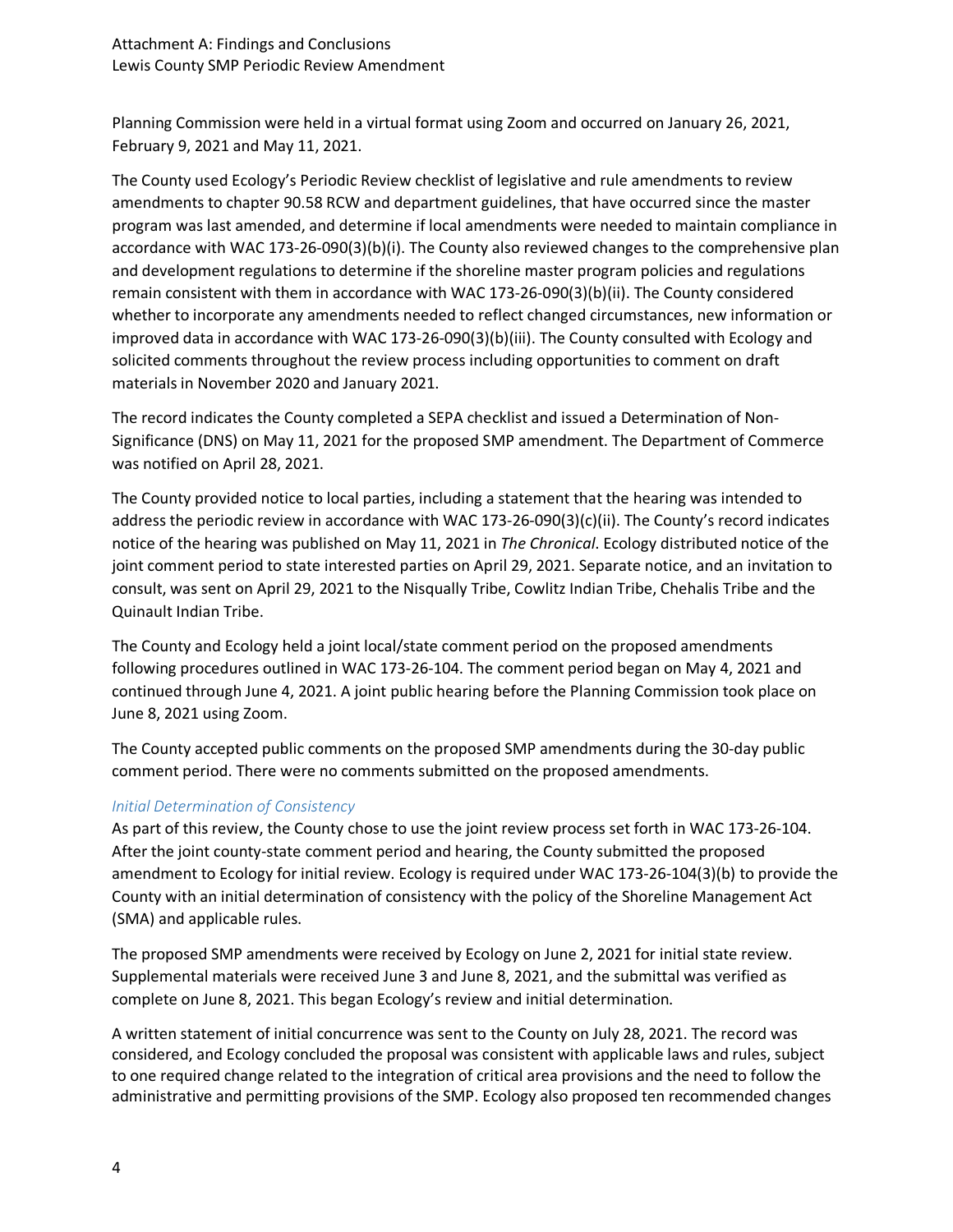to improve clarity and consistency within the SMP. These recommended changes were suggested to improve the SMP and were identified as not required for consistency with the SMA or SMP Guidelines.

Based upon this determination, Ecology advised the County to consider the issues identified and to make necessary changes prior to local adoption. We concluded that if the issues identified within our required and recommended changes were resolved prior to local adoption, we anticipated being able to approve this SMP Periodic Review amendment upon formal submittal per WAC 173-26-110.

The County considered the changes identified in Ecology's initial determination and incorporated all required and recommended changes into the SMP prior to local adoption.

### *Final Submittal*

With passage of Ordinance No. 1329 on September 21, 2021, the County authorized staff to forward the proposed amendments to Ecology for formal review and approval. In a separate but related action, the County approved the revised Critical Areas regulations with adoption of Ordinance 1327 on September 14, 2021.

The County's final submittal of amendments to the Lewis County SMP were received September 28, 2021, with supplemental materials provided on October 6 and October 11, 2021. The submittal was determined complete by Ecology on October 11, 2021. This began our formal review of the County's proposed amendment.

At the conclusion of our formal review, Ecology's Director must decide to approve the program as submitted, approve it with required changes and/or recommended changes, or deny approval.

### Periodic Review and SMP Amendment Approval Criteria

### *WAC 173-26-090 Periodic review – Public involvement and approval procedures.* WAC 173-26-090(2) Periodic Review requirements

The periodic review is distinct from the comprehensive updates required by RCW [90.58.080\(](http://app.leg.wa.gov/RCW/default.aspx?cite=90.58.080)2). The presumption in the comprehensive update process was that all master programs needed to be revised to comply with the full suite of Ecology guidelines. By contrast, the periodic review addresses changes in requirements of the act and guidelines since the comprehensive update or the last periodic review; changes for consistency with revised comprehensive plans and regulations; and changes deemed necessary to reflect changed circumstances, new information or improved data. There is no minimum requirement to comprehensively revise shoreline inventory and characterization reports or restoration plans.

As established by the act, the purpose and scope of the periodic review is to assure that the master program complies with applicable law and guidelines in effect at the time of the review. It is also to assure consistency of the master program with the local government's comprehensive plan and development regulations adopted under chapter 36.70A RCW, if applicable, and other local requirements.

### *WAC 173-26-090(3) Procedures for conducting periodic reviews*

The periodic review is a formal public process that starts with scoping and concludes with elected officials taking formal action after a public hearing. The procedural requirements establish that the local government must:

• **Engage** the public, stakeholders, and tribes - Pursuant to RCW [90.58.130,](http://app.leg.wa.gov/RCW/default.aspx?cite=90.58.130) all reasonable efforts shall be made to inform, fully involve and encourage participation of all interested persons and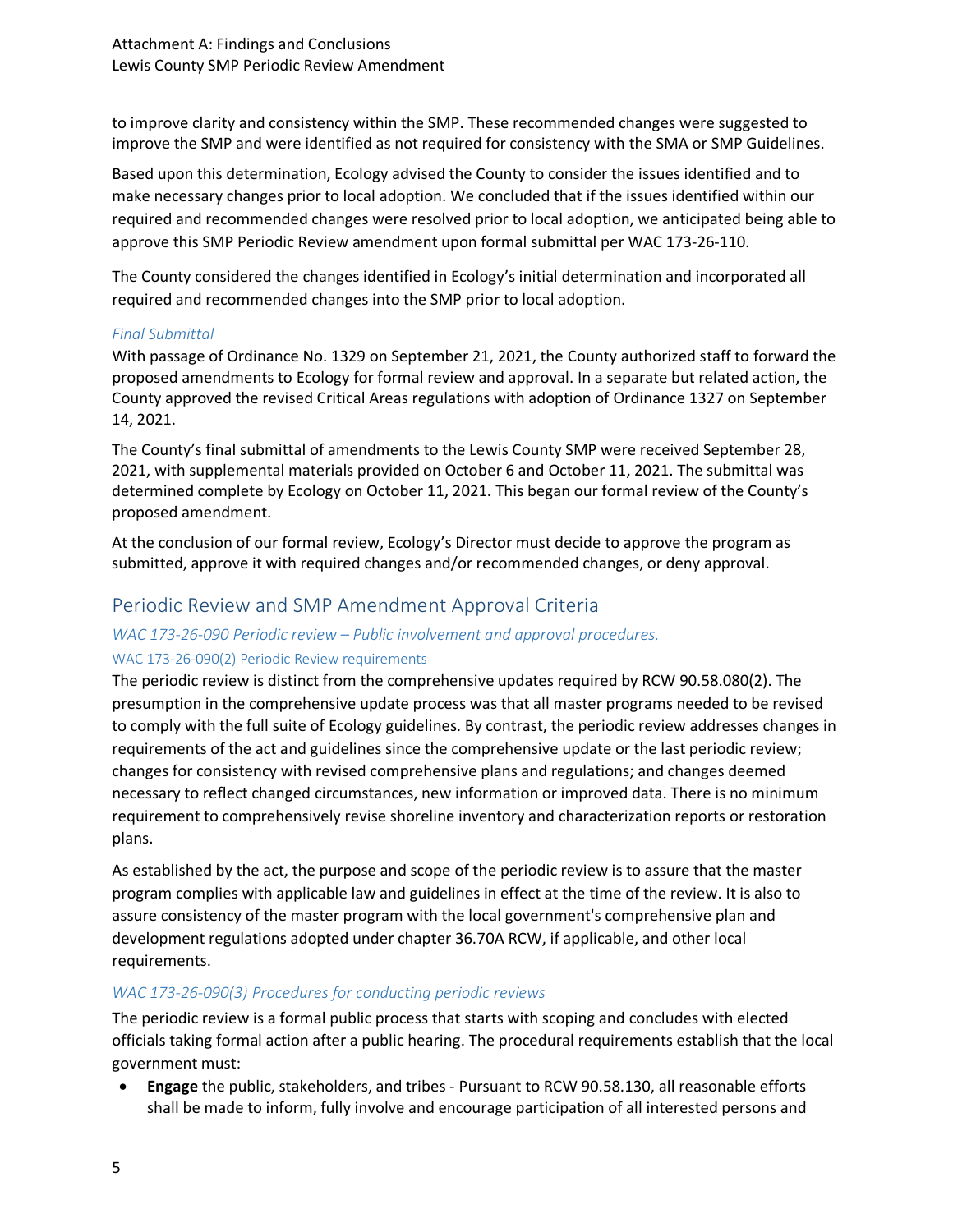private entities, tribes, and agencies of the federal, state or local government having interests and responsibilities relating to shorelines of the state and the local master program. Local governments may follow the public participation procedures under either the standard local process outlined in WAC [173-26-100,](https://apps.leg.wa.gov/WAC/default.aspx?cite=173-26-100) or the optional joint review process outlined in WAC [173-26-104;](https://apps.leg.wa.gov/WAC/default.aspx?cite=173-26-104)

- **Review** the SMP for consistency This review includes filling out the periodic review checklist, which provides a single place for local governments to explain and document their periodic review;
- **Revise** if determined necessary If the local government determines an amendment is needed, they revise the SMP through the normal local adoption process;
- **Take legislative action** at the local decision making body Ecology rules clarify that local legislative action is required to complete this periodic review, even when a local government determines that no changes are needed; then
- **Submit** to Ecology for final action If the local government determines amendments are needed, the amendment must be submitted to Ecology consistent with WAC [173-26-110.](https://apps.leg.wa.gov/WAC/default.aspx?cite=173-26-110) If the local government determines amendments are not needed they submit a Finding of Adequacy and other items required by WAC 173-26-090(3)(d)(ii) to Ecology.



### *WAC 173-26-090(3)(e) State process for approving period reviews*

Ecology must issue a formal approval of any SMP periodic review amendment. This approval affirmatively concludes the periodic review process, confirms that state review of the local action has occurred and establishes a definitive appeal window consistent with RCW [90.58.190.](http://app.leg.wa.gov/RCW/default.aspx?cite=90.58.190) Ecology must follow applicable adoption procedures in WAC 173-26-120.

### *WAC 173-26-201(1) Process to prepare or amend shoreline master programs*

This section establishes the following approval criteria for all SMP amendments:

- All master program amendments are subject to the minimum procedural rule requirements of WAC 173-26-010 through 173-26-160, and approval by Ecology as provided in RCW 90.58.090.
- Master program amendments may be approved by Ecology provided:
	- o The proposed amendment will not foster uncoordinated and piecemeal development of the state's shorelines;
	- $\circ$  The amendment is consistent with all applicable policies and standards of the act;
	- o All requirements for public notice and consultation have been satisfied; and
	- o Master program guidelines' analytical requirements and substantive standards have been satisfied, where they reasonably apply to the amendment. All master program amendments must demonstrate that the amendment will not result in a net loss of shoreline ecological functions.

The periodic review checklist and SMP submittal worksheet can be used to document the proposed amendment meets all the above criteria.

### *WAC 173-26-120 State process for approving/amending SMPs*

Ecology must first determine if the SMP amendment submittal was complete pursuant to WAC 173-26- 104 and WAC 173-26-110. Ecology must then: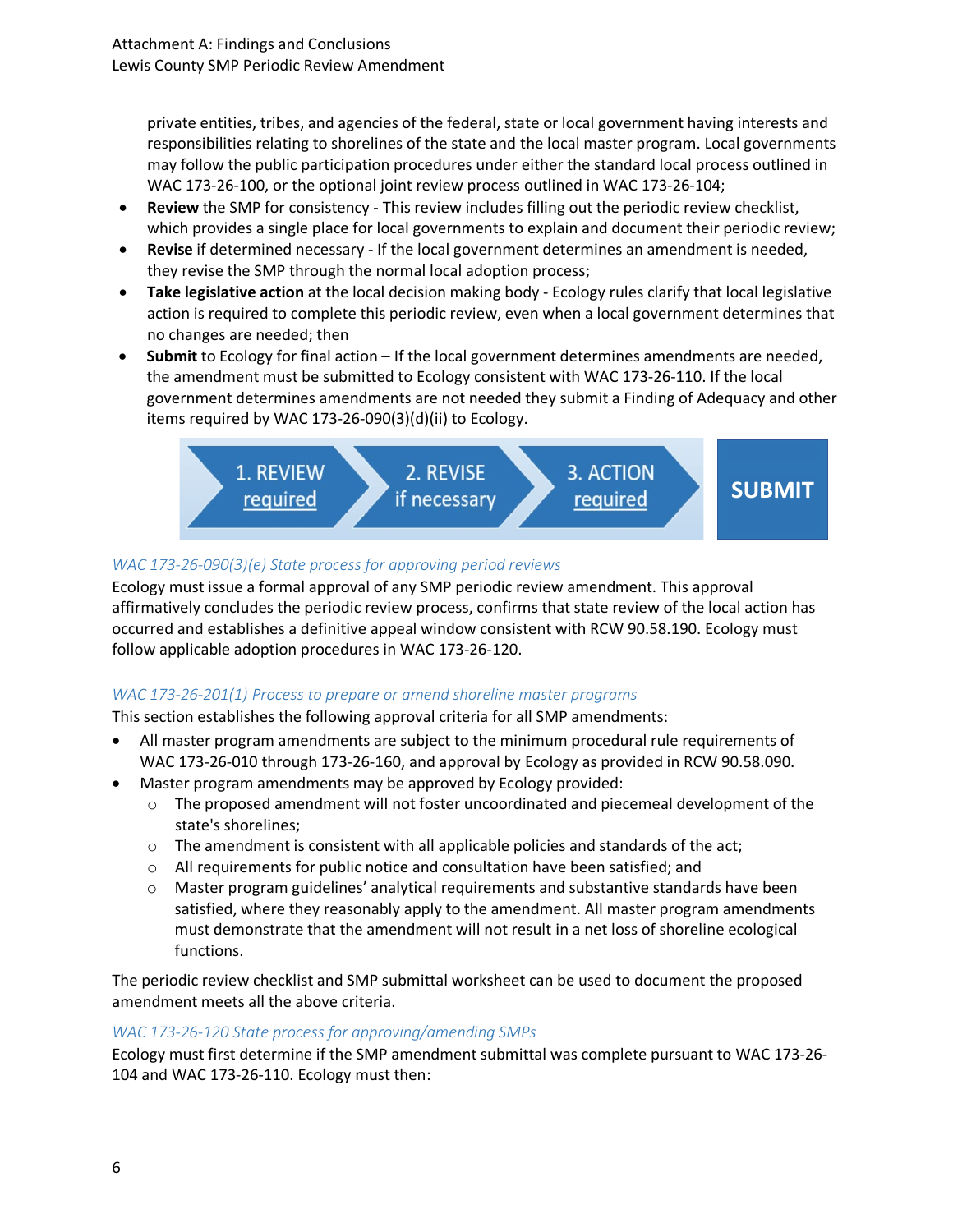Attachment A: Findings and Conclusions Lewis County SMP Periodic Review Amendment

- Make written findings and conclusions regarding the consistency of the proposal with the policy of RCW 90.58.020 and the applicable guidelines. Ecology shall approve a master program unless it determines that the submitted parts are not consistent with the policy of RCW [90.58.020](http://app.leg.wa.gov/RCW/default.aspx?cite=90.58.020) and the applicable guidelines.
- Either approve the proposal as submitted, recommend specific changes necessary to make the proposal consistent with chapter [90.58](http://app.leg.wa.gov/RCW/default.aspx?cite=90.58) RCW policy and its applicable guidelines, or deny the proposal in those instances where no alteration of the proposal appears likely to be consistent with the policy of RCW [90.58.020](http://app.leg.wa.gov/RCW/default.aspx?cite=90.58.020) and the applicable guidelines.

### Consistency Review

### *Consistency with Chapter 90.58 RCW*

The proposed amendments have been reviewed for consistency with the policy of RCW 90.58.020 and the approval criteria of RCW 90.58.090(3), (4) and (5). The County has also provided evidence of its compliance with SMA procedural requirements for amending their SMP contained in RCW 90.58.090(1) and (2).

### *Consistency with applicable guidelines (Chapter 173-26 WAC, Part III)*

The proposed amendment has been reviewed for compliance with the requirements of the applicable Shoreline Master Program Guidelines (WAC 173-26-171 through 251 and 173-26-020 definitions). This included review of a SMP Periodic Review Checklist, which was completed by the County.

#### *Consistency with SEPA Requirements*

The County submitted evidence of SEPA compliance in the form of a SEPA checklist and issued a Determination of Non-Significance (DNS) on May 11, 2021 for the proposed SMP amendments.

### *Other Studies or Analyses supporting the SMP amendment*

Ecology also reviewed supporting documents prepared by or for the County in support of the SMP amendments. These documents include the public participation plan, the periodic review checklist, and the staff reports on the SMP Periodic Review amendment.

## CONCLUSIONS OF LAW

After review of the complete record submitted and all comments received, Ecology concludes that the County proposed amendment is consistent with the policy and standards of RCW 90.58.020 and RCW 90.58.090 and the applicable SMP guidelines (WAC 173-26-171 through 251 and .020 definitions).

Ecology concludes that the proposed amendment satisfies the criteria for approval of amendments found in WAC 173-26-201(1)(c). This includes the conclusion that approval of the SMP amendment will not foster uncoordinated and piecemeal development of the state's shorelines (WAC 173-26-201(1)(c)(i) and will assure no net loss of shoreline ecological functions will result from implementation of the amended master program (WAC 173-26-201(1)(c)(iv) and WAC 173-26-186(8)).

Ecology concludes that those SMP segments relating to shorelines of statewide significance continue to provide for the optimum implementation of Shoreline Management Act policy (RCW 90.58.090(5)).

Ecology concludes that the County has complied with the requirements of RCW 90.58.100 regarding the SMP amendment process and contents.